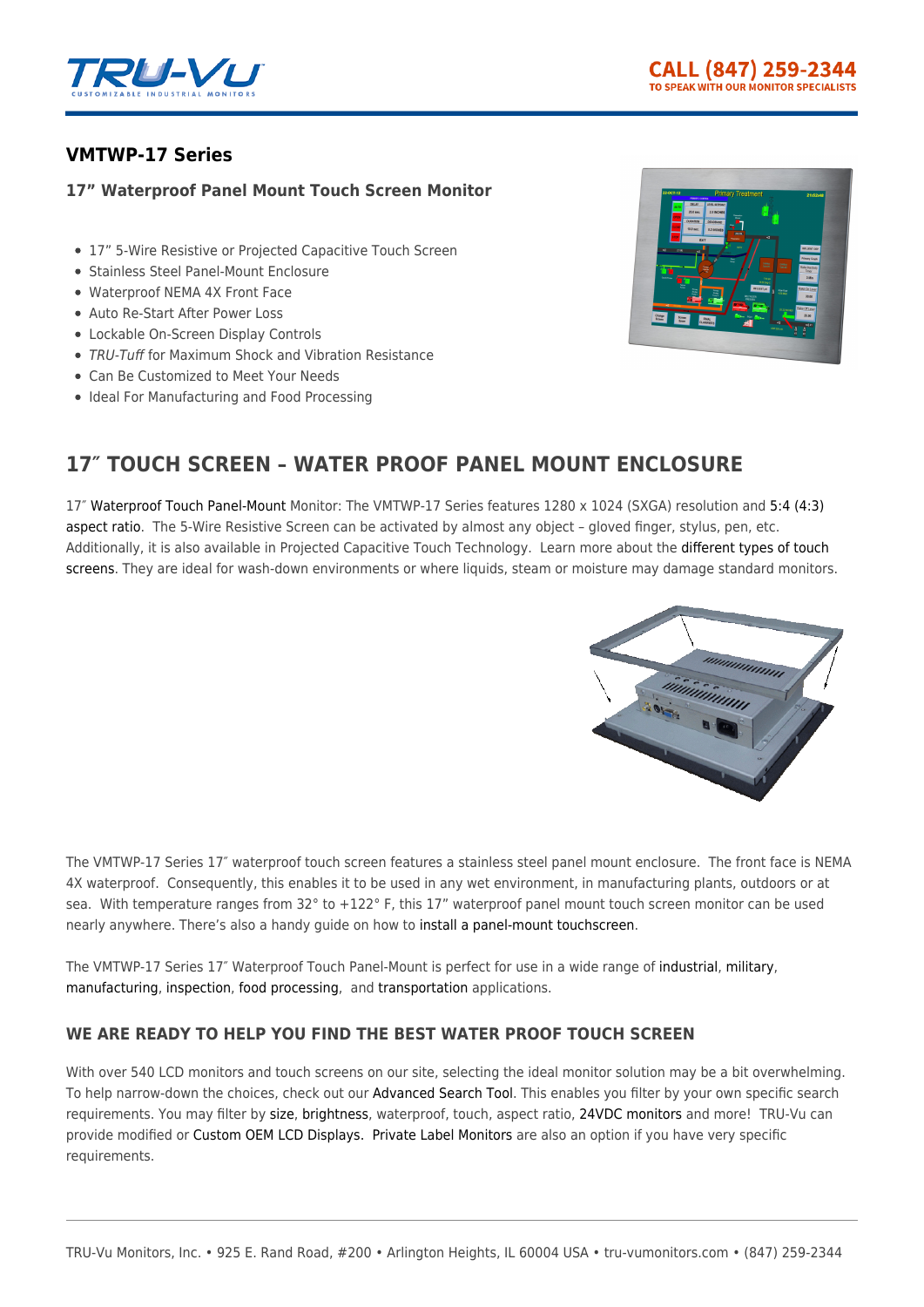

Remember, our team members are ready to help! We can determine the exact solution that will meet your specific needs. We will help provide crystal-clear images for your projects. Call [\(847\) 259-2344](#page--1-0) today to speak with one of our specialists. Above all, we will listen. It's one of the things we do best. Our professional advisors will ensure the monitor or touch screen you receive will be and do everything you had hoped it would!

If you prefer, fill out a [quick form](https://tru-vumonitors.com/request-quote/) with your requirements, and we will guide you to the proper models that will work best.

Finally, our support doesn't end there, either! Our [Warranty](https://tru-vumonitors.com/warranty-returns/) is 1st Class.

## **SPECIFICATIONS**

|                              | <b>VMTRWP-17C</b>                                                          | <b>VMTPWP-17C</b>                                |
|------------------------------|----------------------------------------------------------------------------|--------------------------------------------------|
| <b>LCD Panel</b>             | 17" Color LCD; LED Backlights                                              |                                                  |
| <b>Touch Screen Type</b>     | 5-Wire Resistive Touch                                                     | <b>Projected Capacitive</b>                      |
| Touch Screen Interface       | <b>USB &amp; RS-232</b>                                                    |                                                  |
| Resolution                   | 1280 x 1024 (SXGA)                                                         |                                                  |
| Viewable Area                | 13.3" (W) x 10.64" (H) (337.82 x 270.25mm)                                 |                                                  |
| Pixel Pitch                  | $0.264$ mm x $0.264$ mm                                                    |                                                  |
| <b>Display Colors</b>        | 16.7M                                                                      |                                                  |
| <b>Aspect Ratio</b>          | 4:3(5:4)                                                                   |                                                  |
| <b>Brightness</b>            | 300 nits                                                                   |                                                  |
| Contrast Ratio               | 1,000:1                                                                    |                                                  |
| Viewing Angle                | $170^{\circ}$ (H) x $160^{\circ}$ (V)                                      |                                                  |
| <b>Response Time</b>         | 5 msec (Trf)                                                               |                                                  |
| Control                      | OSD (On-Screen Display) via Rear Panel Pushbuttons (may be locked)         |                                                  |
| Video Inputs                 | VGA & DVI                                                                  |                                                  |
| Power Requirement            | 12-24 VDC (2.1mm Connector)/90-240 VAC with Included Power<br><b>Brick</b> | 12-24 VDC / 90-240 VAC with Included Power Brick |
| Enclosure                    | Panel-Mount with Rear Clamp; Stainless Steel                               |                                                  |
| <b>Enclosure Rating</b>      | NEMA 4X; Front: IP65                                                       |                                                  |
| <b>Operating Temperature</b> | 32° to 122° (0 to 50° C)                                                   |                                                  |
| Shock/Vibration              | 120 G (20 msec, 1/2 sine) / 1.0 G RMS 10-3                                 |                                                  |
| <b>Dimensions</b>            | 17.3" W x 13.92" H (437.8 x 353.6 mm)                                      |                                                  |
| <b>Included Accessories</b>  | VGA Cable, DVI Cable, Power Pigtail Wire                                   | VGA Cable, Locking Power Pigtail                 |
| Warranty                     | 3 Years                                                                    |                                                  |

Note: Specifications subject to change without notice.

#### **DIMENSIONS (MM)**